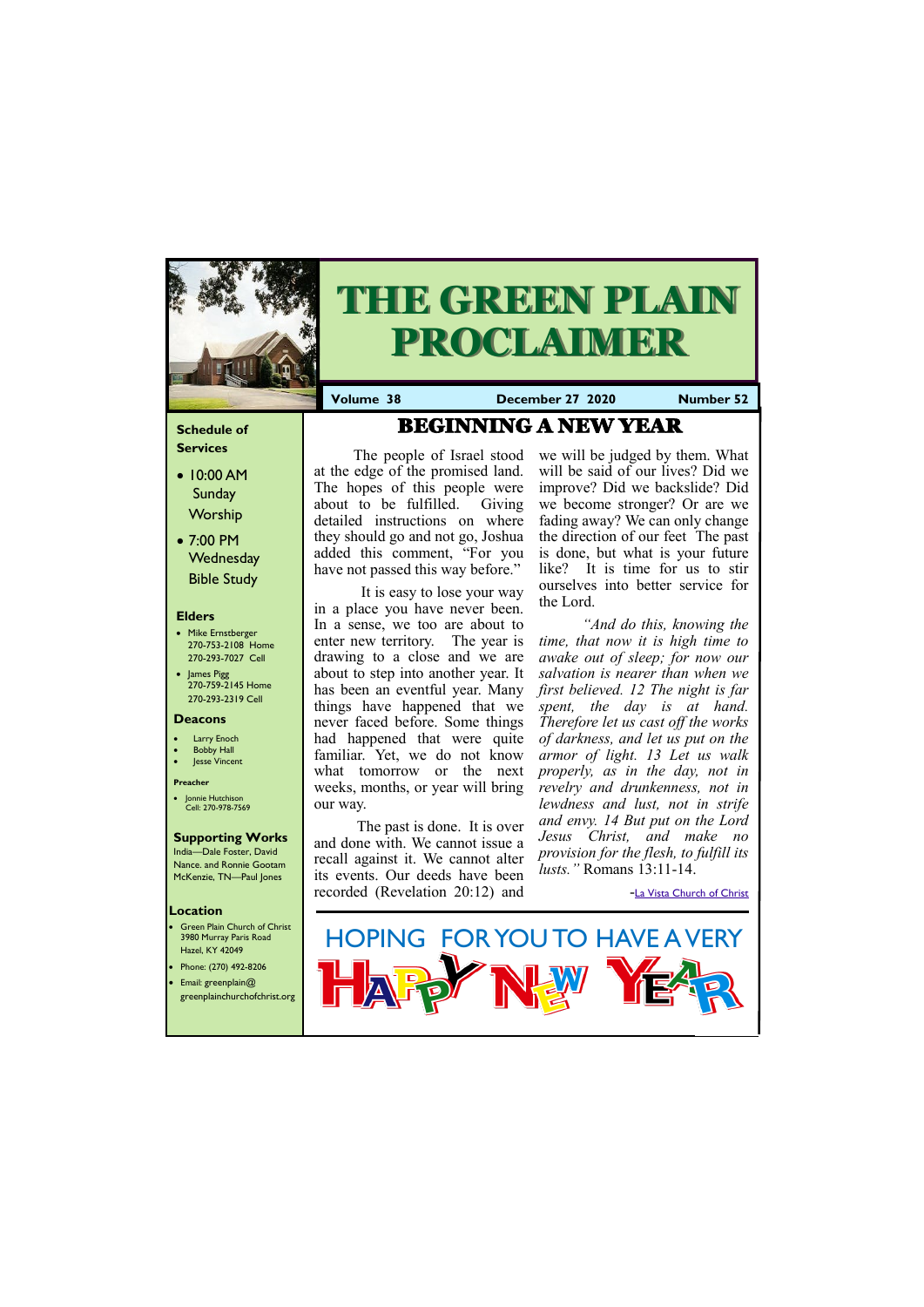# NEWS AND NOTES

*REMEMBER IN PRAYER: Green Plain members*: Remember Faye Travis (now home), Peggy Jarvis, Rex Enoch, Mary Crutchfield, Joanne Barnes, Maxine Pool, Hayes and Marjorie Grady, Jim Fielder, Griselda Adams, Larry Enoch, Carolyn Byars, Mary and Jim Lowrie, and Mary and Jesse Vincent.

**Family and Friends:** Helen Tidwell, Jenne Pool, Teresa Tacker, Betty Pond, Bryan White, Meredith Enoch, Kenneth Mizell, , Janice Canter, , Andrea Phillips, Donald and Dorothy Cook, Sandra Cook Downs, Kevin Smith, Walter Lee Steely, Dale Pentecost and Jaime Aguavo, Jr.

- **WORSHIP AND BIBLE STUDY:** As the COVID-19 virus continues to spread we need to continue to observe all safety measures. Please continue to pray for those who have contacted the virus and for those treating them. We will continue meeting each Sunday morning at 10:00 am for worship and on Wednesday at 7:00 pm for Bible study.
- **PANTRY ITEMS December 2020: 6—Peanut Butter; 13—Mixed Vegetables; 20—Canned Meats; 27—Creamed Corn.** Please bring any additional items you wish for the "blessing box" which is located next to the breezeway on the north side of the building.
- **December2020 Anniversaries:** 17—Mary & Jesse Vincent; 22—Marjorie & Hayes Grady. **Birthdays:** 5—Nathan Hale; 7—Mike Ernstberger; 9—Debbie Ernstberger; 12 -Wanda Barrett (Murray Paris RD); 12—Jesse Vincent; 14—Faye Travis; 18—Wanda Barrett (Green Plain RD); 16—Cody Canter; 17—Marie Wyatt; 18—Rex Enoch; 21—Larry Enoch; If we have left anyone out please let us know.
- **We offer FREE BIBLE CORRECPONDENCE COURSES through the mail. Enroll on our website or send your name and return mailing address to the address on the first page of this bulletin. You may also call 270-978-7569 or you may email us at greenplain@greenplainchurchofchrist.org.**

# **Page 2**

## **ONLINE SPIRITUAL RESOURCES Gospel Broadcasting Network https://gbntv.org/**

**World Video Bible School https://store.wvbs.org/wvbs-splashpage.html**

> **A Bible Answer https://abibleanswertv.org/**

> > **Good News Today http://gnttv.org/**

**In Search of the Lord's Way http://searchtv.org/**



**This Week:** On what day of the week did God "rest" from all the work He had done in the creation?

*Last Week:* What event did Paul say to the church in Rome "declared" Jesus "to be the Son of God with power?"

*Answer:* The resurrection of Jesus from

the dead (Romans 1:4).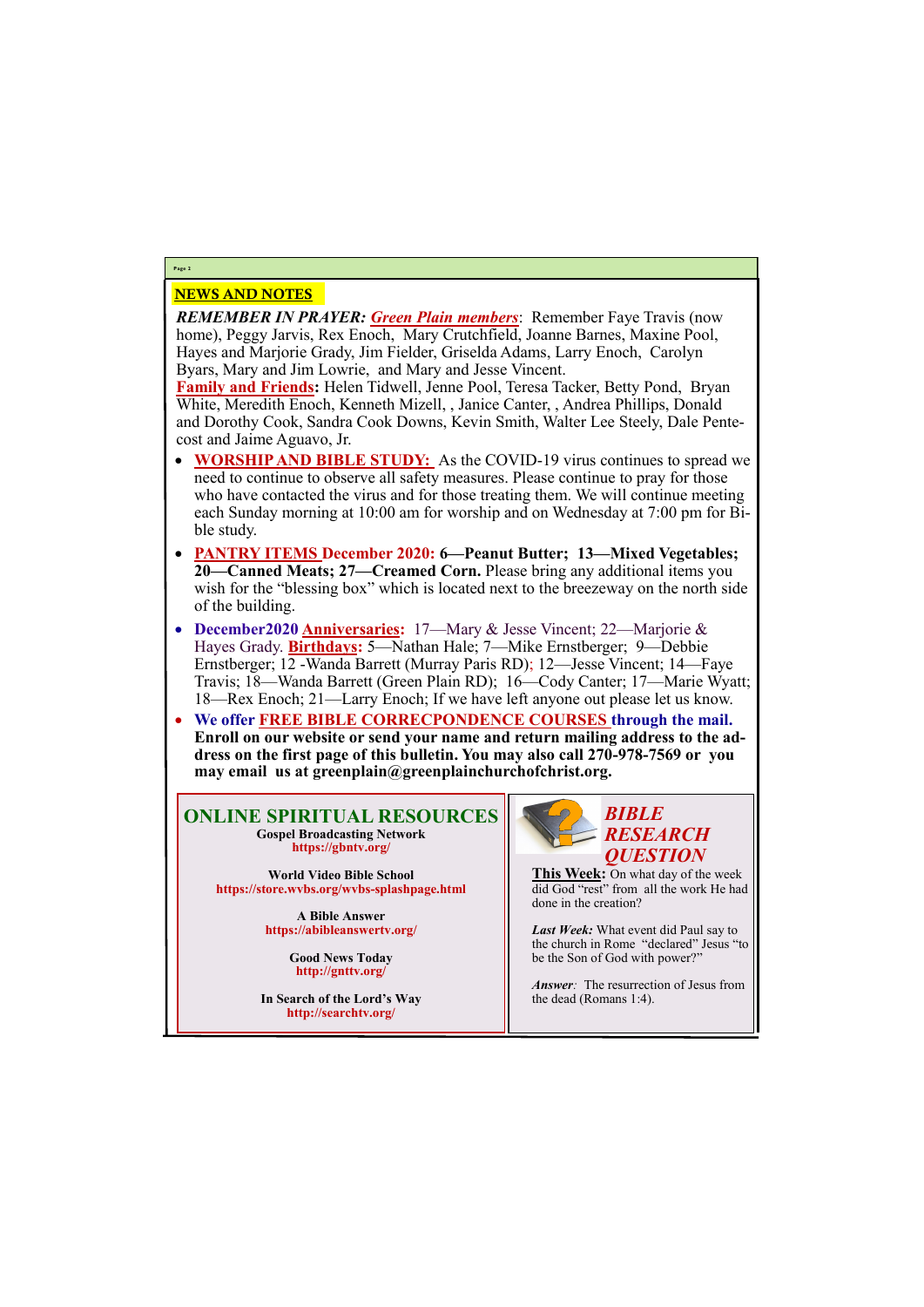#### **Page 3**

# **A HUNDRED YEARS FROM NOW**

#### *By Jonnie Hutchison*

A hundred years from now, assuming our God allows time to continue, most of us will have finished our earthly journey. We will have passed through the "valley of the shadow of death" and either have been accompanied by angels into the comfort of paradise or we will have "lifted up our eyes being in torments" (Luke 16:19ff). What mattered to us most in life will no longer matter. All the material things we possessed will no longer concern us. The earthly treasures we could not take with us when we left the confines of this life will be meaningless. A hundred years from now our existence will be either tremendous joy and comfort or deep regret and constant despair. Which, dear reader, will you be experiencing a hundred years from now?

The truth is that you have it within your ability to decide what you will experience a hundred years from now. You have the ability to accept God's offer of salvation through Jesus Christ (John 3:16; Romans 5:8-9; Hebrews 5:8-9). You can prepare yourself to face the day of your death with the greatest of confidence by submitting your will to the will of God (Matthew 7:21). A hundred years from now you will be glad you made the decision to become a Christian and faithfully serve the Lord until the day of your death. Then you can honestly say, *"I have fought the good fight, I have finished the race, I have kept the faith. Finally, there is laid up for me the crown of righteousness, which the Lord, the righteous Judge, will give to me on that Day, and not to me only but also to all who have loved His appearing"* (2 Timothy 4:7-8).

Dear reader, where will you be a hundred years from now? Think about it!

# **"IT IS MORE BLESSED TO GIVE THAN TO RECEIVE"**

Recently several ladies in the congregation put together gift bags to take to the hospital in Murray which were distributed by hospital staff to Covid-19 patients. These gift bags contained items such as Chapstick, soft peppermints, tissues, raisins, word search books, hot chocolate, fruits etc. Their contact at the hospital sent the following report of the results of this act of kindness by our ladies:

"I wanted you ladies to know what your goody bag has done for others. We have given 10 out so far and the difference it makes for them is astounding. One patient of mine I nicknamed "Grumpy" and it changed his attitude completely. He had foul language and such a foul attitude and surprisingly that bag of goodies changed him towards me and my trainee. He wasn't just super sweet by any means but he had respect and I could tell it made him change his outlook that others

ers and stuff. They gave him a goody bag and he stopped calling out. Everyone who went in his room he had to tell them some church ladies sent him a package and showed them everything he got. He had several pages of word search done before morning too.

One little lady just cried and said no one had thought to do such for her. Then a man I had last night immediately tore into it like a kid would to see what he had and then kept the bag in the bed with him.

cared to do this for him. One other patient who is in his 50's and staff suited up in such a way it makes you has been in and out a lot was touched. He is feel alone and so much despair. One lady just normally on the call light nonstop for crack-Thank You all so much!! It really puts things into perspective that simple things we all take for granted can be such a joy in times such as this. I am so grateful for my Christian family and the love we have for others!! What you did is making a difference for others this week and that means a great deal. Sometimes no matter how much medicine and procedures we do to care for a patient it takes caring and support to lift someone up to fight. Without visitors and only seeing *(Continued on page 4)*